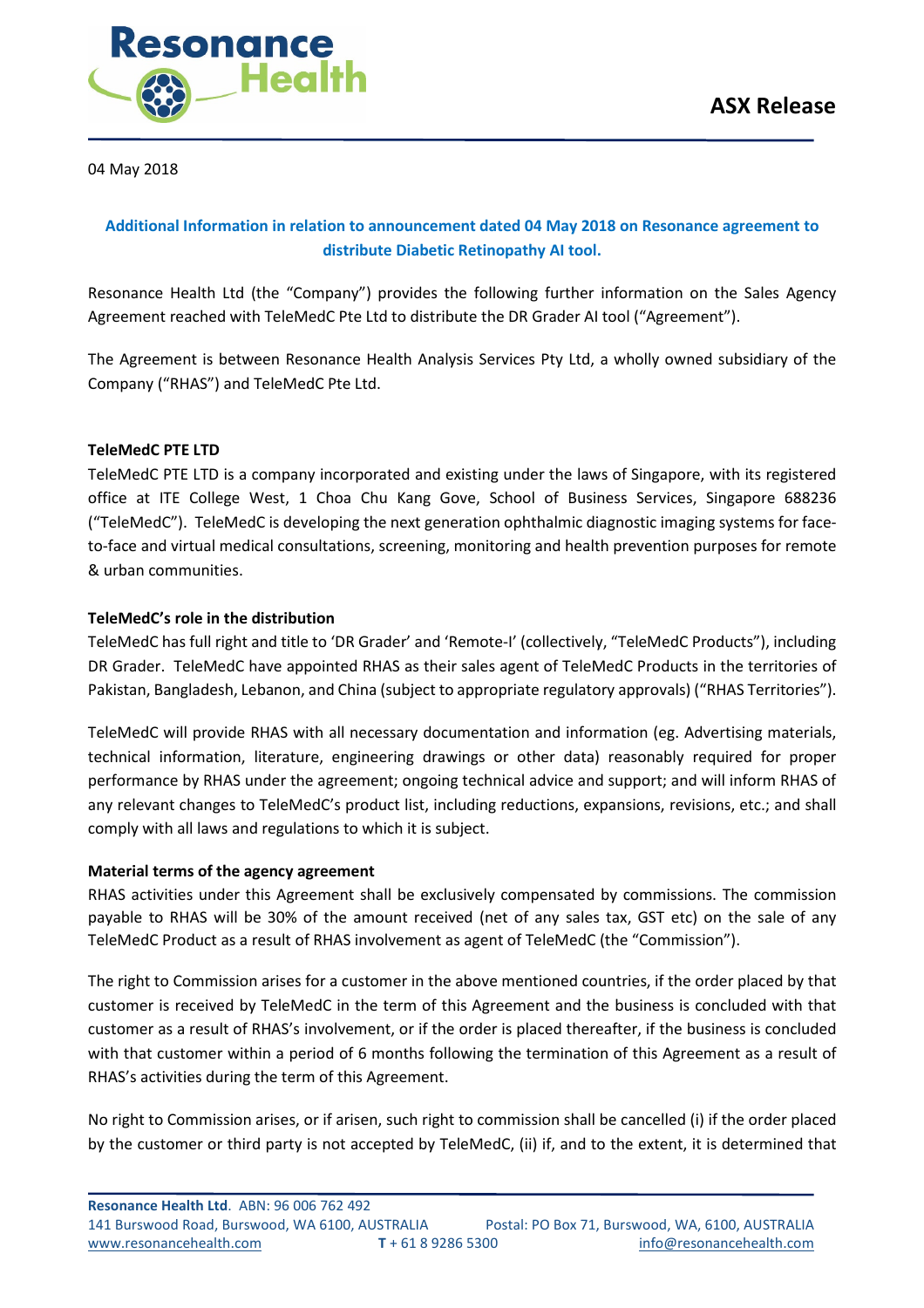

the customer fails to honour its obligations. Should the customer honour its obligations unexpectedly at a later stage, the right to Commission shall revive, or (iii) if it concerns a sales transaction where the payment of a commission would be illegal (e.g. certain government contracts).

Notwithstanding the above provisions, payment of the Commission shall not be due unless, until and to the extent that TeleMedC has received payment in full of all amounts due with respect to the sales transaction. TeleMedC shall pay the Commission to RHAS within 15 days of the end of each month.

# Contract Renewal and Termination

The Agreement can be renewed on mutual agreement following the initial 2 year term, based on RHAS performance, as measured against mutually agreed deliverables. Deliverables shall be mutually agreed by RHAS and TeleMedC following the analysis of the results of market sampling by RHAS in the RHAS Territories and within three months of the date of execution of the Agreement.

Notwithstanding any provisions to the contrary in the Agreement, either Party may terminate the Agreement in the case of a material breach by the other Party of its obligations under the Agreement, provided that the other Party has been given written notice of such material breach and has not remedied the breach within 30 calendar days.

The Parties have agreed that such material breach can be, without being limited thereto:

(a) an act committed by RHAS including dishonesty, disloyalty or fraud with respect to TeleMedC, its business or the TeleMedC Products, or gross negligence or wilful misconduct or breach by RHAS in the performance of its obligations under this Agreement; Wilful misconduct or breach shall be deemed to exist when TeleMedC has given RHAS prior written notice of the misconduct or the breach and of its intention to terminate on this basis and RHAS has not changed that conduct or cured such breach to TeleMedC's reasonable satisfaction within 30 calendar days following such notice;

(b) the fact that either Party has become insolvent or declared bankrupt, has been dissolved or entered into liquidation, or has filed a voluntary petition for proceedings in temporary relief (or composition) of creditors, provided, however, in the latter case, that the Party has not confirmed within 30 calendar days following a request by the other Party to that effect, that it will continue this Agreement and honour all of its obligations hereunder;

(c) the fact that RHAS has not been in a position, for whatever reason, to perform the activities of the Agent under this Agreement for an aggregate period of 2 months or more in any period of 12 consecutive months; and

(d) RHAS has not met the performance requirements agreed in writing by the Parties, or has not agreed to performance requirements within three (3) months of executing the Agreement.